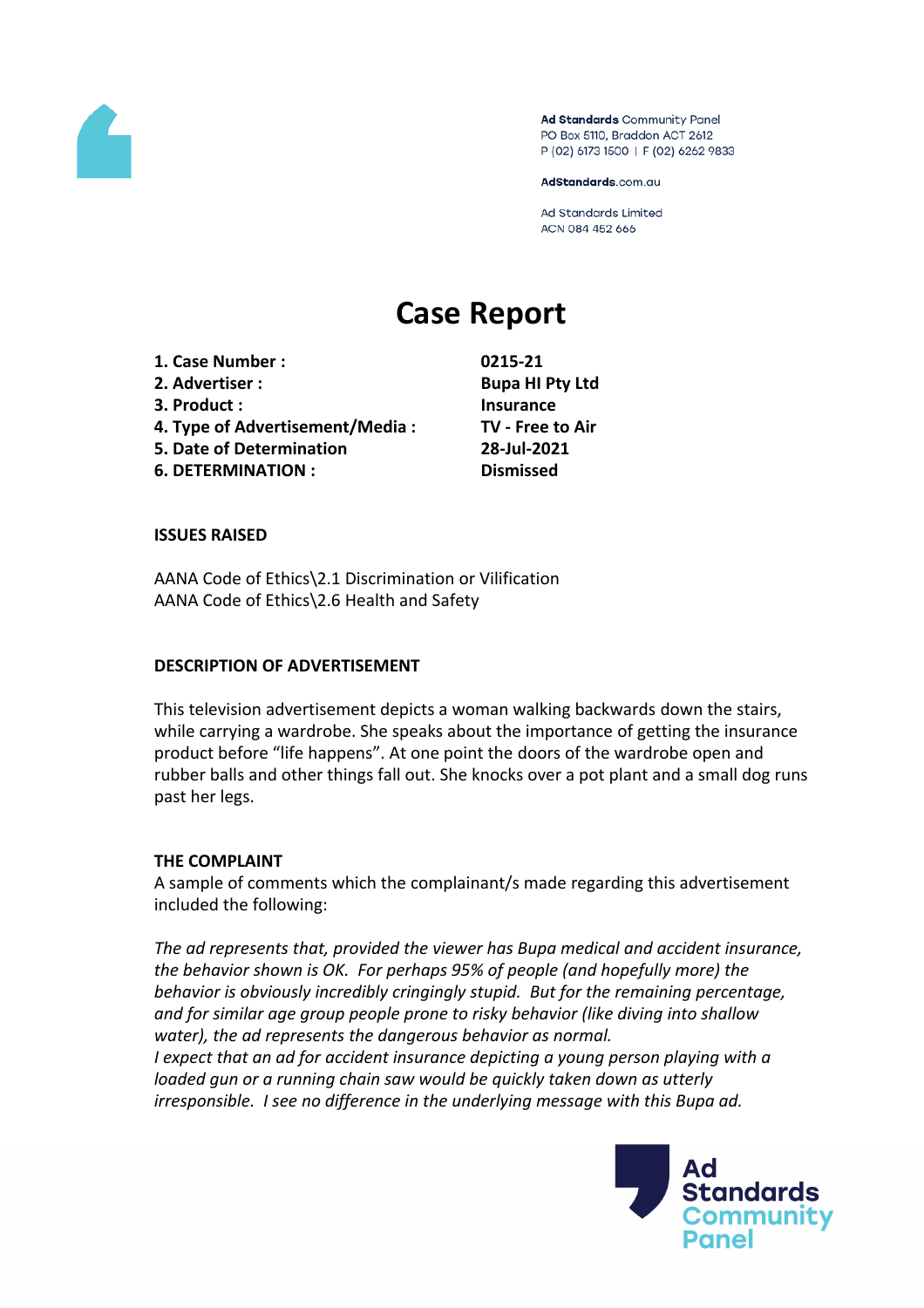

*1. This is THE most stupid WORST thing to show any person specifically young viewer to even attempt to do!, 2. Girl says, Before life happens in this case is deliberate extremely dangerous stupidity while showing the most dangerous impossible thing to do by lowering a large cabinet down on her own via steep narrow stairs. BUPA is showing how to get major injury that will be insured by BUPA? Huh? 3. A small dog tries to pass! Does BUPA insure killed/injured dogs too? I have an exact same situation of dog killed in a house during similar cabinet move! The person slipped, dropped cabinet on dog killed!!!! But BUPA Health Insurance adds steep impossible dangerous stairs! This ad continually reminds me of killed dog. 4. Would BUPA actually insure this girls actions? Not even legal activity. How on earth this ad was approved, 'showing a young person taking an extreme deliberate dangerous impossible risk' using as "PROMOTING risk for gain of BUPA Health Insurance custom", has got to be illegal advertising! 5. It is shameful and humiliating to a young Girl who I'm sure 'has more brains NOT to do' what BUPA has got her to do! 6. What BUPA Health Insurance IS doing here is creating young customers, majorly injured from accidents BUPA Health Insurance is advertising them to do! How many bones will she break BUPA Health Insurance? More the better BUPA? Yep. Oh and this is advertised as 'life happens', BUPA danger teaching style for sure! BUPA must remove this most disgusting dangerous offensive illegal ad! Shame on you BUPA!*

### **THE ADVERTISER'S RESPONSE**

Comments which the advertiser made in response to the complainant/s regarding this advertisement include the following:

*Response to Advertising Standards Complaint Reference no. 0215-21*

*I refer to your letter dated 19 July 2021 in relation to Complaint Reference Number 0215-21 (your Letter).*

*Bupa HI Pty Ltd (Bupa) takes any consumer complaints in relation to its advertisements very seriously. Thank you for the opportunity to respond to the issues raised by the complainants, as outlined in your Letter which appear to relate to either of two related Bupa advertisements broadcast on free-to-air television (Advertisements). As it is not clear as to which of these two Advertisements the complaints relate, we will deal with both Advertisements in this response.*

### *Summary*

*For the reasons outlined in this letter, Bupa respectfully submits that the Advertisements do not contravene the Australian Association of National Advertisers Code of Ethics (the Code). The Advertisement The Advertisements feature a young woman carrying a cupboard down a flight of stairs. Despite the precarious nature of the task, the lead talent speaks directly to the camera with confidence as she navigates the obstacles on each step which include various balls, items that fall out of*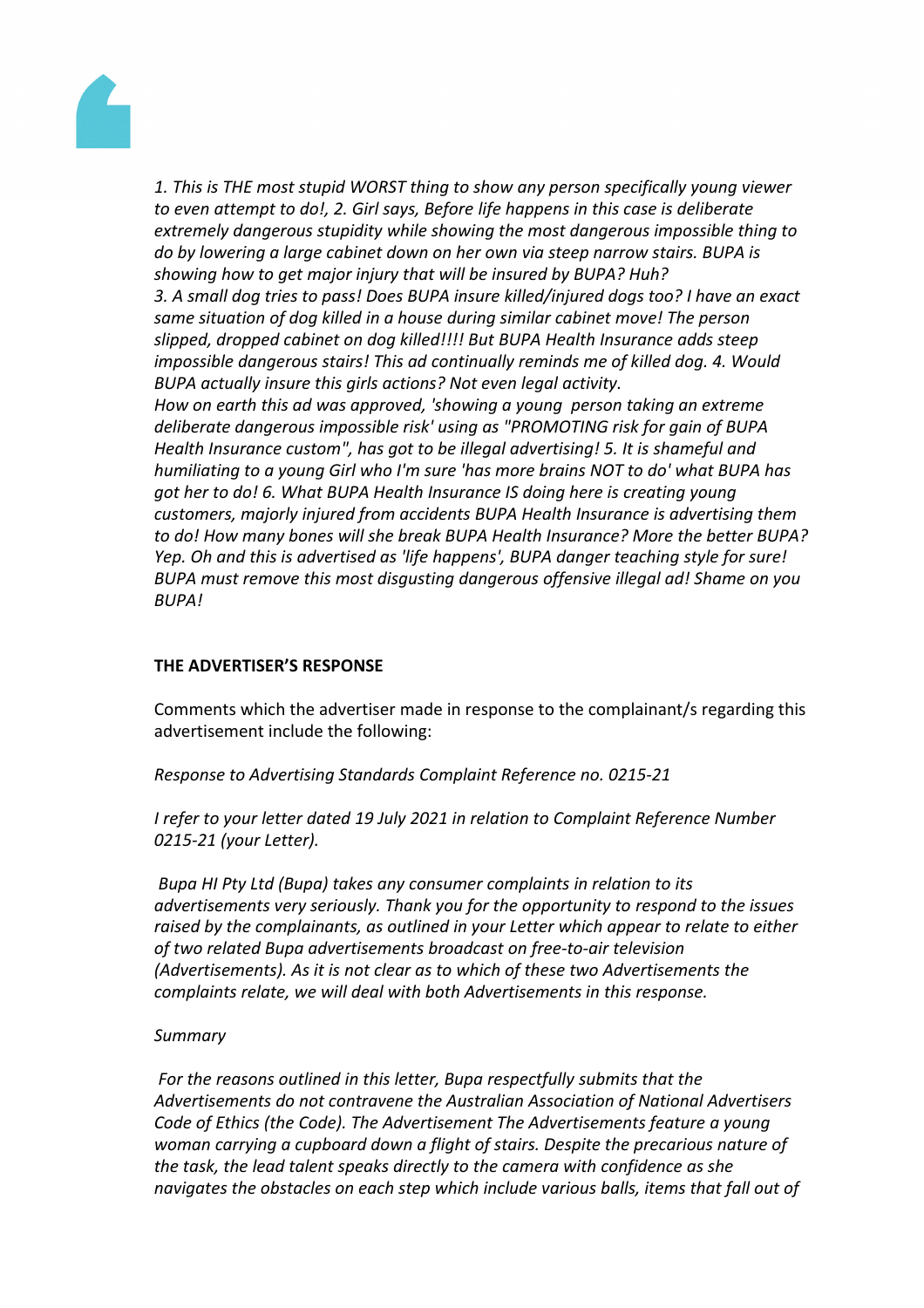

*the flapping cupboard doors, multiple pot plants and a little dog who runs past her. Her dialogue references the fact that life can happen at any moment so now is a good time to get Bupa Extras cover.*

*Bupa submits that the Advertisements do not contravene Section 2 of the Code*

*Prevailing Community Standards on health and safety*

*We understand that Advertising Standards must consider whether the Advertisements contravene section 2.6 of the Code. The section states:*

*"Advertising or Marketing Communications shall not depict material contrary to Prevailing Community Standards on health and safety"*

*Advertising Standards may also consider the Code's Practice Note in relation to section 2.6 which states:*

*"Advertisements which feature exaggerated or fantastical elements, which are unlikely to be seen as realistic by the relevant audience, are unlikely to be found to be encouraging or condoning unsafe behaviour."*

*In our view, nothing in the Advertisement depicts, encourages, or promotes any form of conduct that is or could be construed as being contrary to Prevailing Community Standards on health and safety.*

*Remainder of section 2 of the Code*

*For completeness, sub-sections 2.1, 2.2, 2.3, 2.4, 2.5 and 2.7 of the Code do not appear to be applicable to either of the Advertisements. Accordingly, we have not considered the application of these sub-sections in this response.*

*Comprehensive response to the Complaint*

*The first complaint expresses concern that:*

- *provided the viewer has Bupa medical and accident insurance, the behaviour shown is OK; and*
- *the ad represents the dangerous behaviour as normal.*

*The second complaint expresses concern that:*

- *by showing a young person taking an "extreme deliberate dangerous impossible risk Bupa is PROMOTING risk for gain of BUPA Health Insurance custom"; and*
- *Bupa is creating young customers who have sustained major injuries from accidents that BUPA Health Insurance has encouraged them to do.*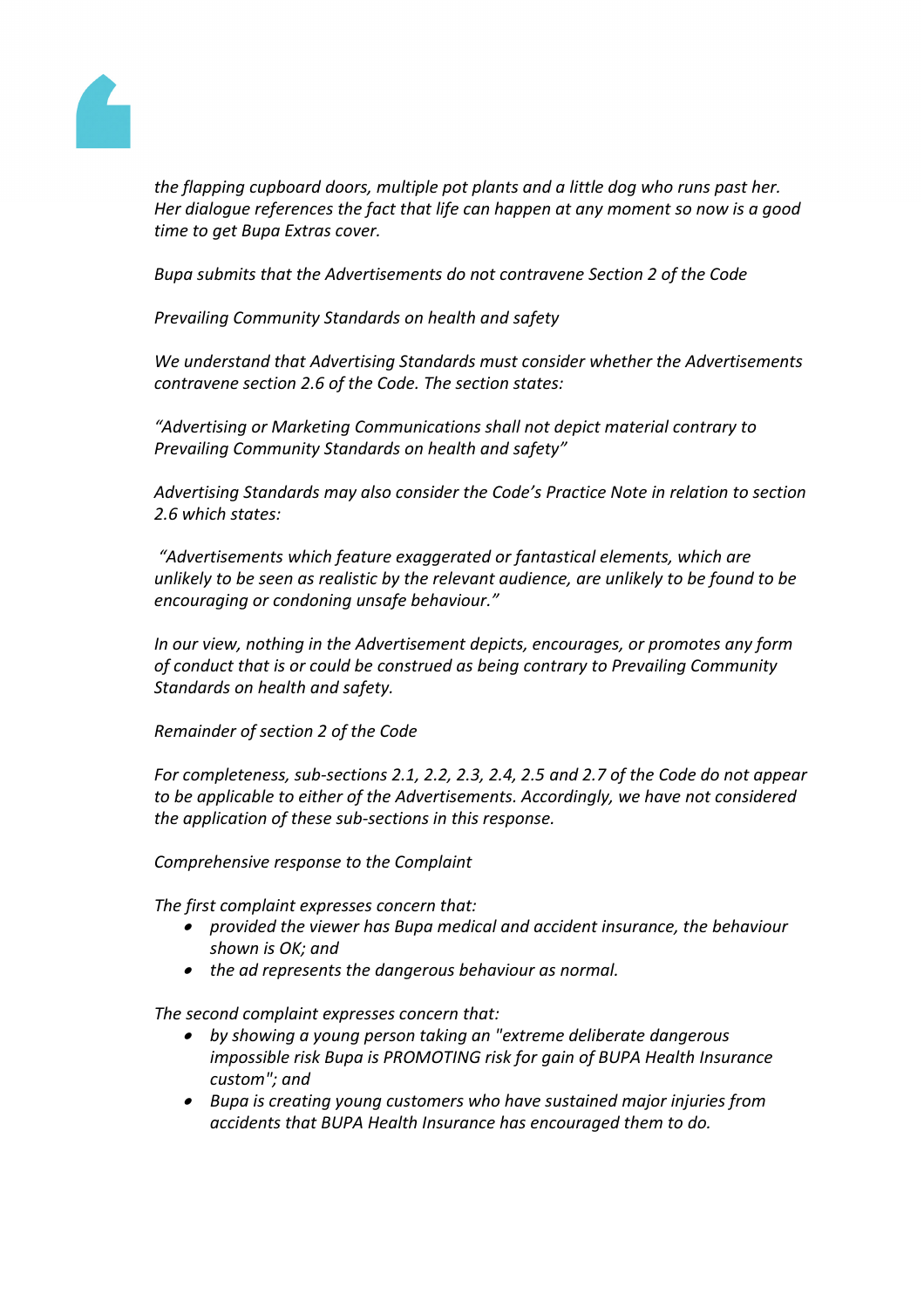

*In our view, none of the above concerns are borne out by the footage in either Advertisement. That is, the Advertisements do not endorse or promote the behaviour shown in the footage, or suggest that the behaviour is normal.*

*The Advertisements form part of Bupa's "Life Happens" advertising series which depicts exaggerated and foolish, but possible, behaviour that may result in harm to raise awareness that insurance coverage is available for unpredictable life events.*

*The behaviour in the Advertisements, a young woman inattentively carrying a large cupboard down steep, cluttered stairs alone, is represented as silly, exaggerated and potentially dangerous. The Advertisements also reflect the behaviour as undesirable by implying that it could result in an accident where health insurance would assist. The behaviour shown in the Advertisements reflects, in an exaggerated manner, possible behaviour. The overall theme of the Advertisements is that people in normal everyday life do silly things, not that they should.*

*The tone of the Advertisements is amusing and light-hearted. This is reflected in the facial expression of the young woman, her tongue-in-check dialogue directly into the camera while facing backwards, and the catchy background music. Further, the number of potential hazards which arise all at once creates an exaggerated situation. The whimsical and exaggerated nature of the Advertisements is unlikely to be understood as encouraging or condoning unsafe behaviour, or suggesting that it is normal behaviour. The Code's Practice Note on section 2.6 (copied above) can be applied in this instance.*

*The Advertising Standards Board (Board) has previously considered the issue of exaggerated behaviour in case 0014/16 which showed the follow on effects of a man examining the end of a hose, including the breaking of a window and a van colliding with a car, to demonstrate the importance of having appropriate insurance cover. In dismissing the complaint, the Board: "noted the overall theme of the advertisement and considered that the scenes are all fantastical and intended to represent unlikely, although not impossible, situations which may result in the need for insurance."*

*Further, at no point in the Advertisements, do we see the young woman or the little dog that runs past her harmed in any way. The Advertisements were filmed under controlled conditions. The Advertisements playfully land the point that life is unpredictable and can happen at any moment, but Bupa has cover to help when it does.*

### **THE DETERMINATION**

The Ad Standards Community Panel (Panel) considered whether the advertisement breaches Section 2 of the AANA Code of Ethics (the Code).

The Panel noted the complainants' concerns that the advertisement promotes unsafe behaviour and humiliates a woman.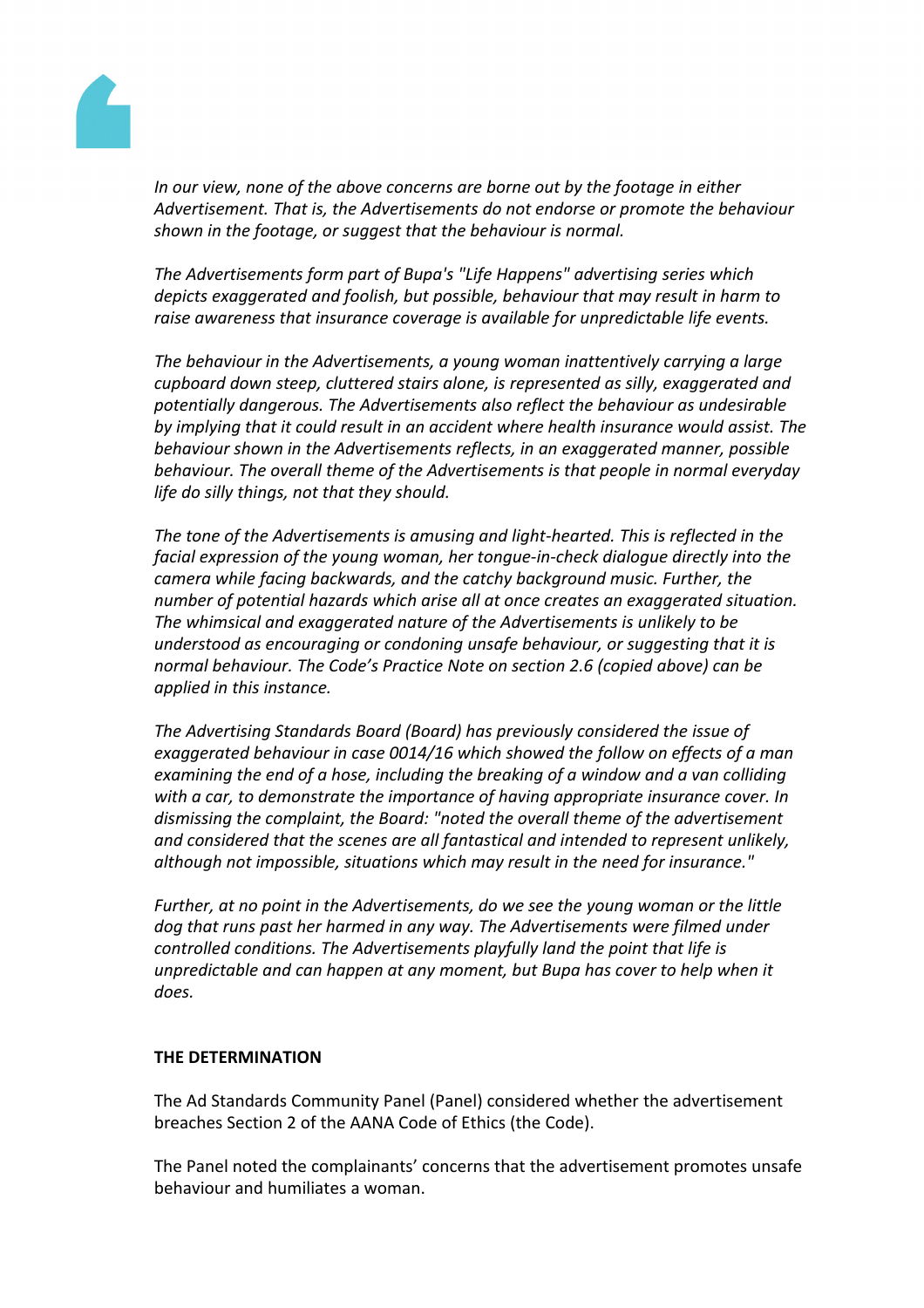

The Panel viewed the advertisement and noted the advertiser's response.

**Section 2.1: Advertising or Marketing Communication shall not portray people or depict material in a way which discriminates against or vilifies a person or section of the community on account of race, ethnicity, nationality, gender, age, sexual preference, religion, disability, mental illness or political belief.**

The Panel noted the AANA Practice Note which provides guidance on the meaning of: Discrimination - unfair or less favourable treatment Vilification - humiliates, intimidates, incites hatred, contempt or ridicule Gender - male, female or trans-gender characteristics.

## **Does the advertisement portray material in a way which discriminates against or vilifies a person on account of gender?**

The Panel noted a complainant's concern that the advertisement is shameful and humiliating of a woman by showing her performing an unsafe task.

The Panel noted that the issue of the treatment of women is of significant community concern however considered that the woman's gender is not referred to in the advertisement at all, and there is no suggestion that her behaviour is a result of her gender.

The Panel considered that the content of the advertisement did not show the woman to receive unfair or less favourable treatment because of her gender, and did not humiliate, intimidate or incite hatred, contempt or ridicule of the woman because of her gender.

### **Section 2.1 conclusion**

Finding that the advertisement did not portray material in a way which discriminates against or vilifies a person or section of the community on account of gender, the Panel determined that the advertisement did not breach Section 2.1 of the Code.

## **Section 2.6: Advertising or Marketing Communications shall not depict material contrary to Prevailing Community Standards on health and safety.**

The Panel noted the Practice Note to Section 2.6 which states:

*"Advertisers should take care not to depict behaviour that children may imitate. For example, advertisements which are likely to attract the attention of children or could indicate to children that appliances or other domestic/commercial equipment are a safe place to hide, are seen to encourage unsafe behaviour."*

The Panel noted the complainants' concerns that the advertisement depicts unsafe behaviour.